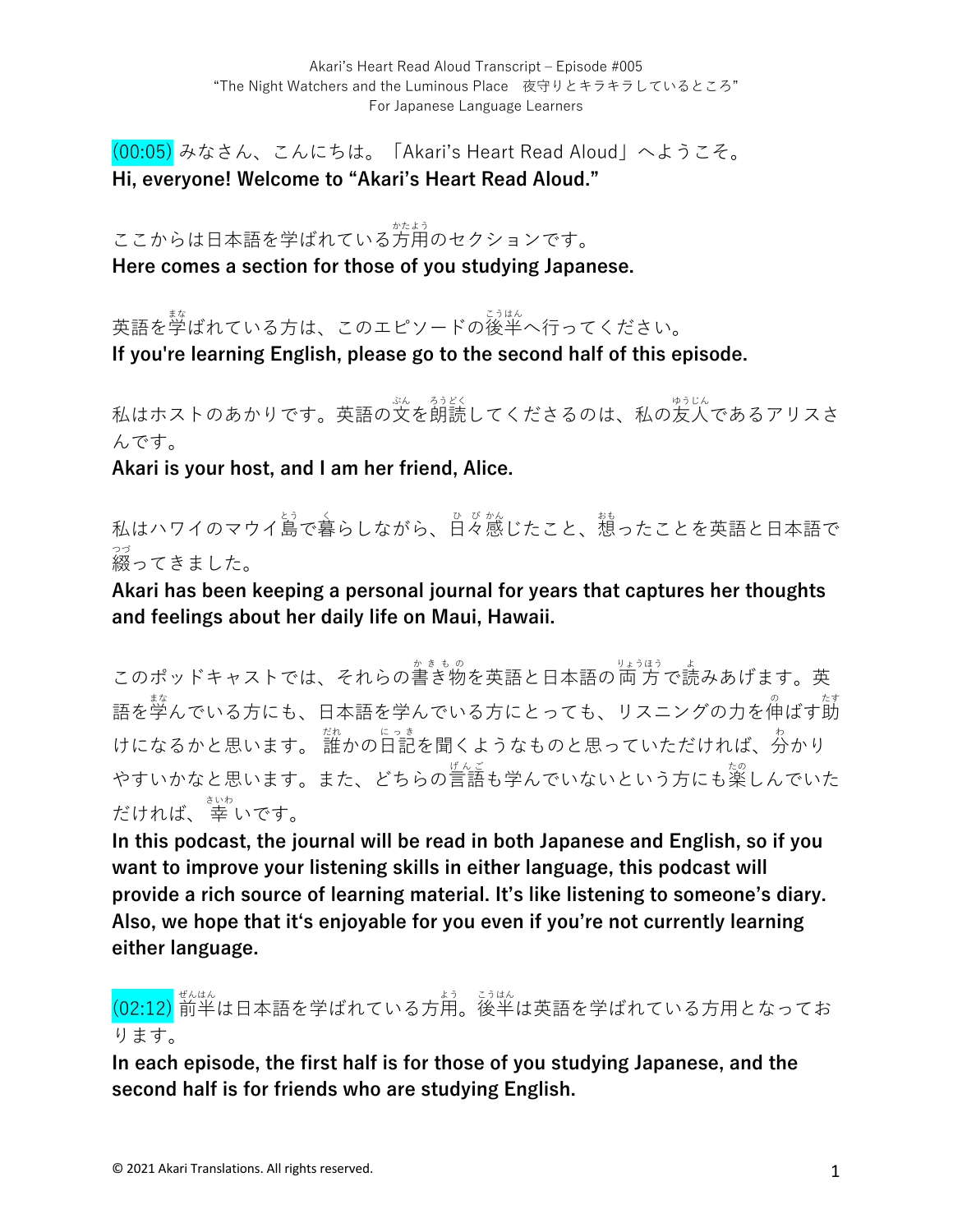ぜんはん。 ジュト、ジング (人きょう) べんきょう こうじんご のみのテキストを聞けるように なっています。まずは「どれくらい分 わ かるかな?」と聞いてみてください。そのあと に、<sub>怒怒くな</sub><br>に、段落毎に日本語/英語、もしくは英語/日本語と続きます。それを聞いて自分のリス ニングがどうであったか、答え合わせをしてみてください。

**In both sections, you can listen to the script in the target language only first. You can give it a try and see how much you understand. Then, you can listen to Japanese text followed by English or vice versa, a paragraph at a time. This way, you can check how accurate your listening was.**

。<br>(03:27) それぞれのエピソードにはチャプターを設定してありますので、そちらからお 好きなセクションに行けるようになっております。このチャプターという機能は現在、 Apple Podcast と私どものサイトのみで使えるようです。また原稿 げんこう には、それぞれのセ クションの時間、タイムスタンプを明記してあります。

**Each episode has chapters for your convenience, which lets you jump to a particular section of an episode. For now, this feature seems to be supported only on Apple Podcast and my website. Also, the transcripts have the time listed next to each section.**

それぞれのエピソードの最後には出てきた単語や慣甪語の説明もあります。

**At the end of each episode, we will explain a couple of vocabulary words and idioms from the episode.** 

ウェブサイトでは原稿が日本語と英語の両方で読めるようになっていますので AkariTranslations.com へ⾏ってみてください。

**You can visit AkariTranslations.com, and you will see both English and Japanese transcripts. Again, that's A-K-A-R-I Translations dot com.**

(05:00 ‒ 13:23) **⽇本⽂のみ Japanese only**

(05:00 & again 13:40) それでは、第5 回のエピソードの始まりです。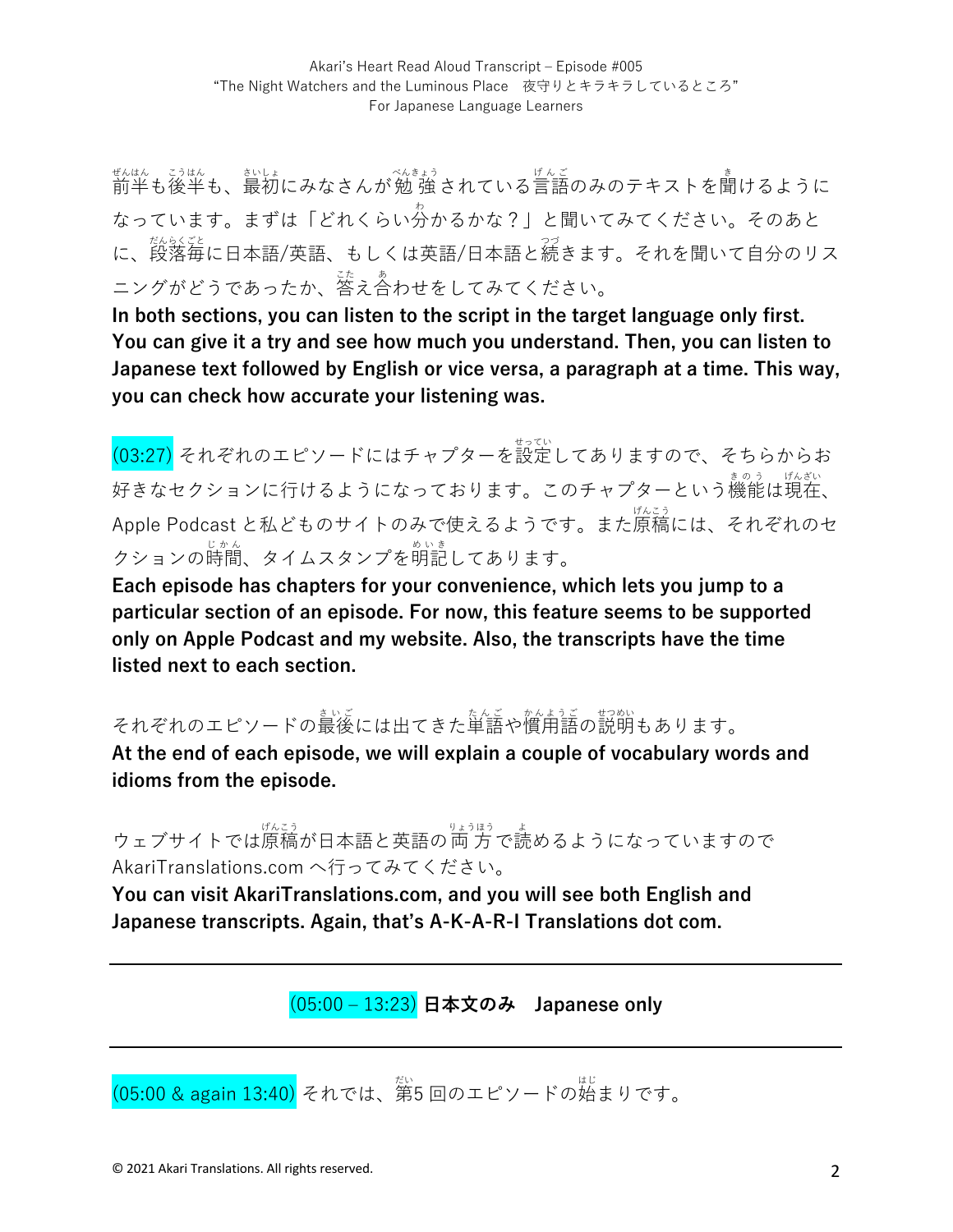### **Now, let's get into the fifth episode.**

いつもは敬体で文を書いていますが、今回は常 体で書きました。敬体は「です・ま す」で終 お わる⽂のことです。常体は「だ・である」で終わる⽂のことです。 **I usually write my blog entries in the Keitai format, but this time, I wrote it in Jyotai. Keitai is a writing style that ends with "desu or masu" which is polite and formal and used widely in professional settings. Jyotai is one that ends with "da" or "dearu" which is plainer and is often used to jot down your thoughts or feelings.**

≠ラヒウまネ<br>数日前母が電話をくれた。特に用事はないのだけどと言って。タイミングが良かったの で、そのまま 30 分ほど話した。

**A few days ago, my mom gave me a call. She said there was no particular reason for the call. "I just wanted to say hi," she said. It was good timing, so we spoke for about half an hour.**

色々なことを話していくうちに、「知らない人に話しかける」という話題になった。そ して二人ともそれについては問題なくできるねと合意した。私はけっこう内向型で一人 の時間が大好きだけれど、出かけた先で知らない人に話しかけることには躊躇しない ほうだ。

**We talked about various subjects, and at one point, somehow, we stumbled upon a topic, "Talking to strangers." We agreed that neither of us is afraid of talking to strangers, although I am an introvert and love spending time alone.**

# (06:13 & again 16:00) 両 親から、特に母からは、外見や社会的地位に惑わされずに 人々の良心。<br>人々の良心を信じて出会っていくということを学んだ。

**From my parents, especially my mother, I learned to trust in people's goodness, regardless of their appearance or social status.** 

 $\hbar$ が 4歳くらいだったとき、いつも母と買い物をしていたスーパーで時々会うおじさん がいた。当時50 代か 60 代くらいの人で、藭に傷跡があり、ちょっと 強 面なおじさん たった。いつも一人だった。おじさんは挨拶をしてくれ、母は迷惑にも面倒にも思う振 りを見せず、おじさんと会話をしいていたけれど、おじさんが他の人と話しているとこ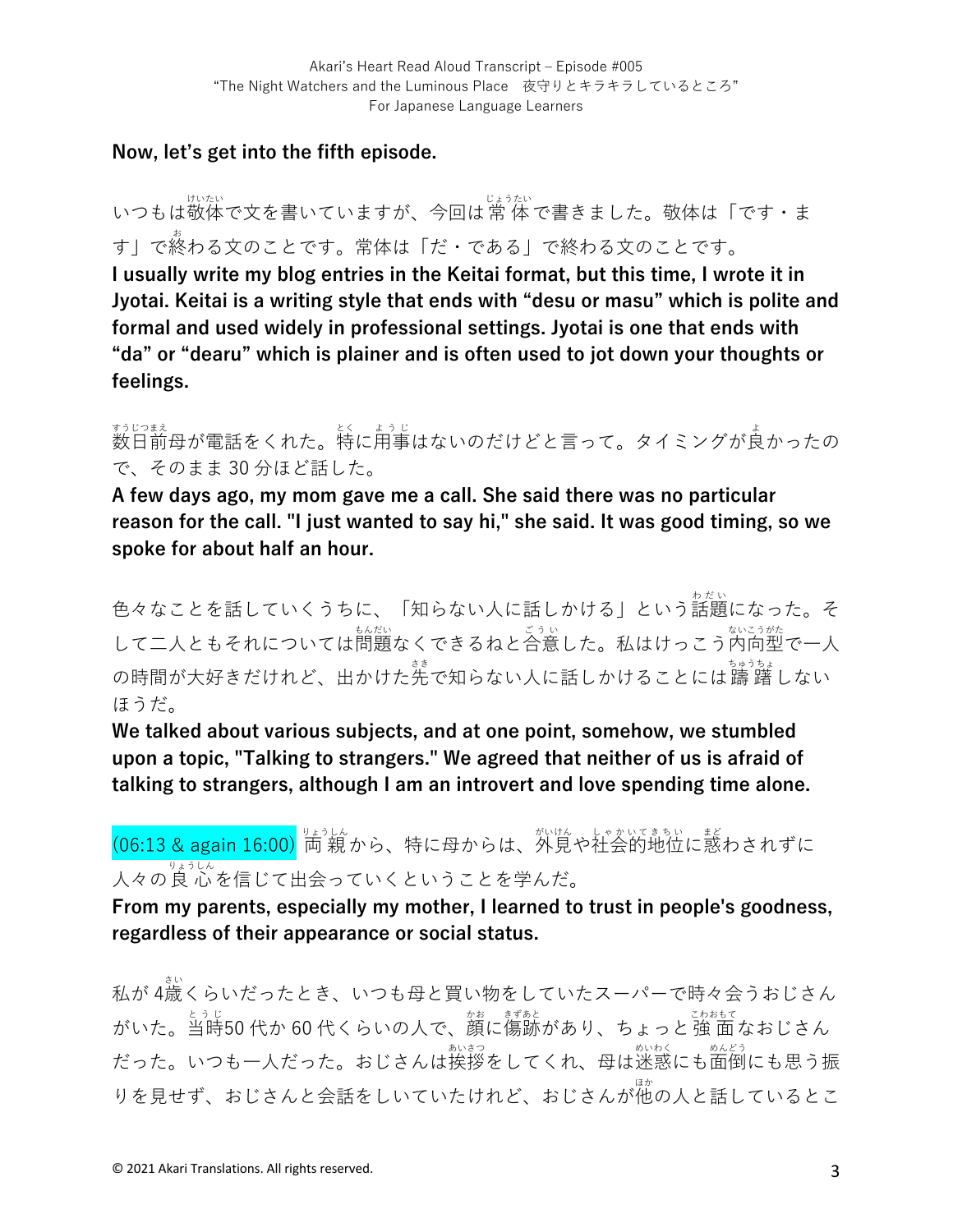ろを⾒たことがなかった。おじさんは時々私にアイスクリームを買ってくれようとした のだけど、母が丁寧にお断りをした。それでも年に一、二回は買ってもらった覚えがあ る。とけないうちにとスーパーの外で食べる私を、おじさんは目を細めてうれしそうに ⾒ていたのを覚えている。

**When I was about four years old, I remember seeing a man with a noticeable scar on his face at the supermarket where my mom and I regularly shopped. We didn't see him every time, but we saw him sometimes. He was probably in his 50s or 60s at that time, and he was always by himself. He would say hi, and we said hi back to him. I remember my mom carrying on casual conversations with him. I did not see other people talking to him. Whenever he said hi to us, my mom did not look bothered or scared. Sometimes, he tried to buy me ice cream, and my mom often politely turned down the offer, but occasionally, I got ice cream, and I remember thanking him and eating it in front of the store before it melted. I remember seeing his eyes were squinting and he looked happy seeing me eat the ice cream.** 

(07:40 & again 18:35) 私は高校生のときは摂 食 障 害があったため、学校には卒 業を するために必要な日数を確保するためかろうじて行くという状 態であった。でも夜に なると、ダンスクラスを取るため、スガジャズダンススタジオには毎晩のように通って いた。踊っているときだけちゃんと息ができるような気がした。

**In high school, I had eating an disorder and crowd phobia, and I barely managed to go to school. But I was able to go to the Suga Jazz Dance Studio to take dance classes every night. When I danced, I could breathe deeply.**

その頃、私たち家族は町の中心に位置するマンションに住んでいた。エンジニアの父 が緊 急 きんきゅう の際 さい にすぐ出 社 しゅっしゃ できるようにという理由 りゆう から。そして町の中⼼地はピンク街 がい の 。<br>近くでもあった。ちなみに治安は良かったですよ。

**My family lived in an apartment then, located in the central part of the city. This was because my father, an engineer, needed to get to the office immediately during an emergency. Since it was in the middle of a town, it happened to be in a red-light district (but a safe area).**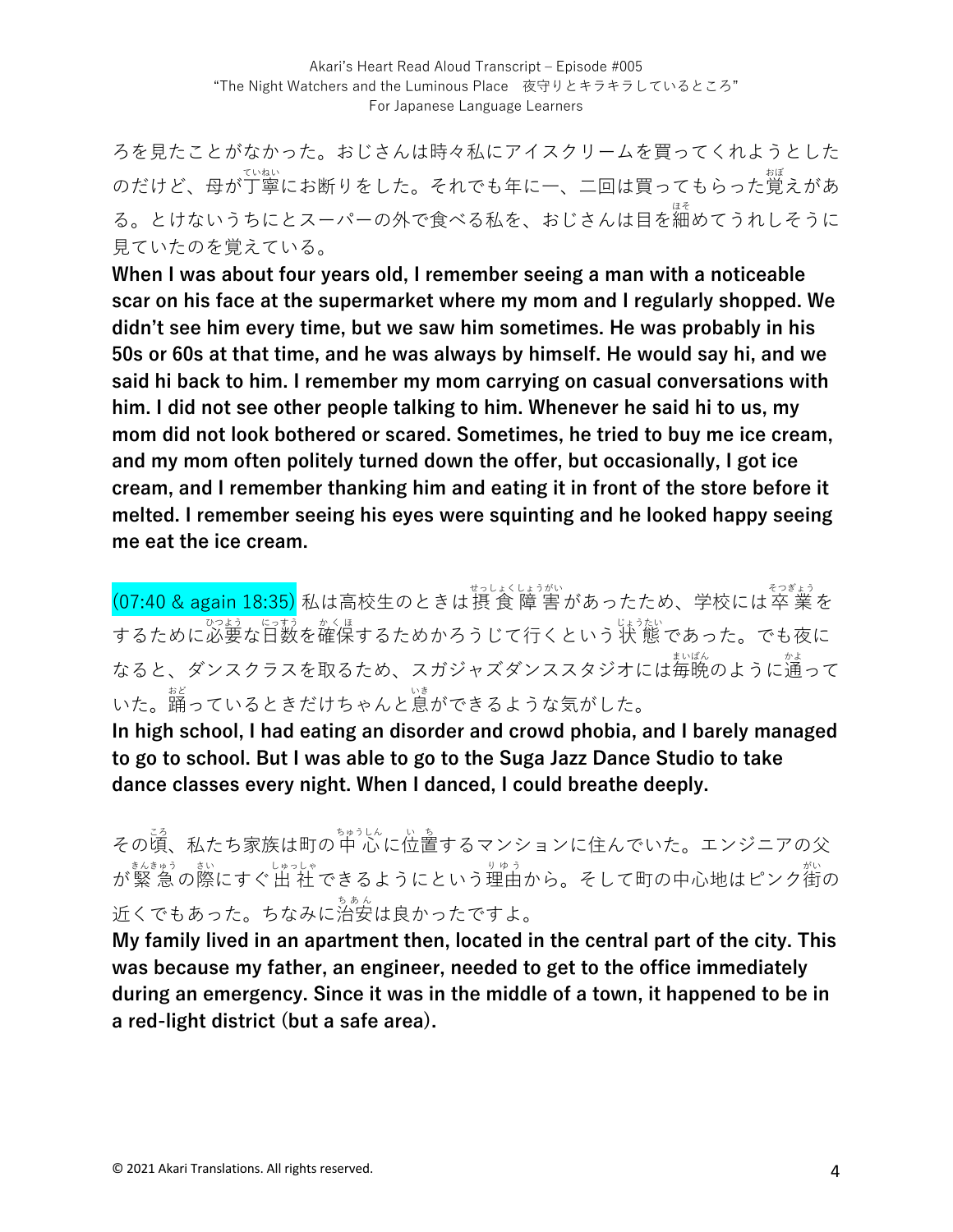ダンススタジオには自転車で通っていた。家から数百メートル離れたところに、ピンク 街の端に位置する少し高級感のあるお店があった。このお店は目がチカチカするよう なネオンのサインがないという点では好印 象だった。閉められたドアの前にはいつも <sub>だれ</sub><br>誰かしらスーツ 姿 のお兄さんが、お客 様をお出迎えするために立っていた。3 人くら いのお兄さん達が日替わりでいたように覚えている。

**I used to ride my bicycle to the dance studio. A few hundred yards from my house stood one of the high-end-looking businesses on the edge of the redlight district. I liked that this business didn't have any obnoxious flickering neon signs. There was always a man in a suit standing in front of the closed door to greet their guests. There were two or three men, and they took turns standing outside.** 

(09:20 & again 21:21) その店がどんな店であれ、そのお兄さん達を無視する気になれ ず通りかかる度に会釈をしていた。するとお兄さん達は顎をひょいっと上げてくれた り、片手を拳げてくれたりした。そのお互いの存在を認知する作業はやがて声を通して の挨拶 あいさつ になり、私が(ダンススタジオに⾏くときの「こんばんは!」には「気をつけて なー」に。帰ってきたときの私の「おやすみなさい!」には「おやすみー」になってい った。

**I knew what the shop was for, but I didn't want to ignore the doorman's presence. I gave them a quick bow whenever I passed by, and they lifted their chins toward me or raised their hands as if to say, "Hi." Eventually, our nightly recognition turned into verbal greetings, like "Good evening" (on the way to a class) and them responding, "Be careful (meaning - of the traffic)." When I came home, I said, "Good night," and they replied, "Good night."** 

一度も自転車を止めて話したことはなかったけれど、自転車のスピードが許す限りの まいしょうほん。こうかん。<br>最 小 限 の 情 報 を交換した。私がダンスのレッスンのために夜出ていくことをお兄さん たちは知ったし、夏はよさこい祭りの練 習をしていることも知った。なのでお兄さん たちの挨拶は時々バリエーションに富むようになった。よさこい祭りの前日には「明日 がんばれよ!」と言ってくれたし、いつもより遅く帰ってきたときは、「おー無事帰っ てきたな!」と⾔ってくれた。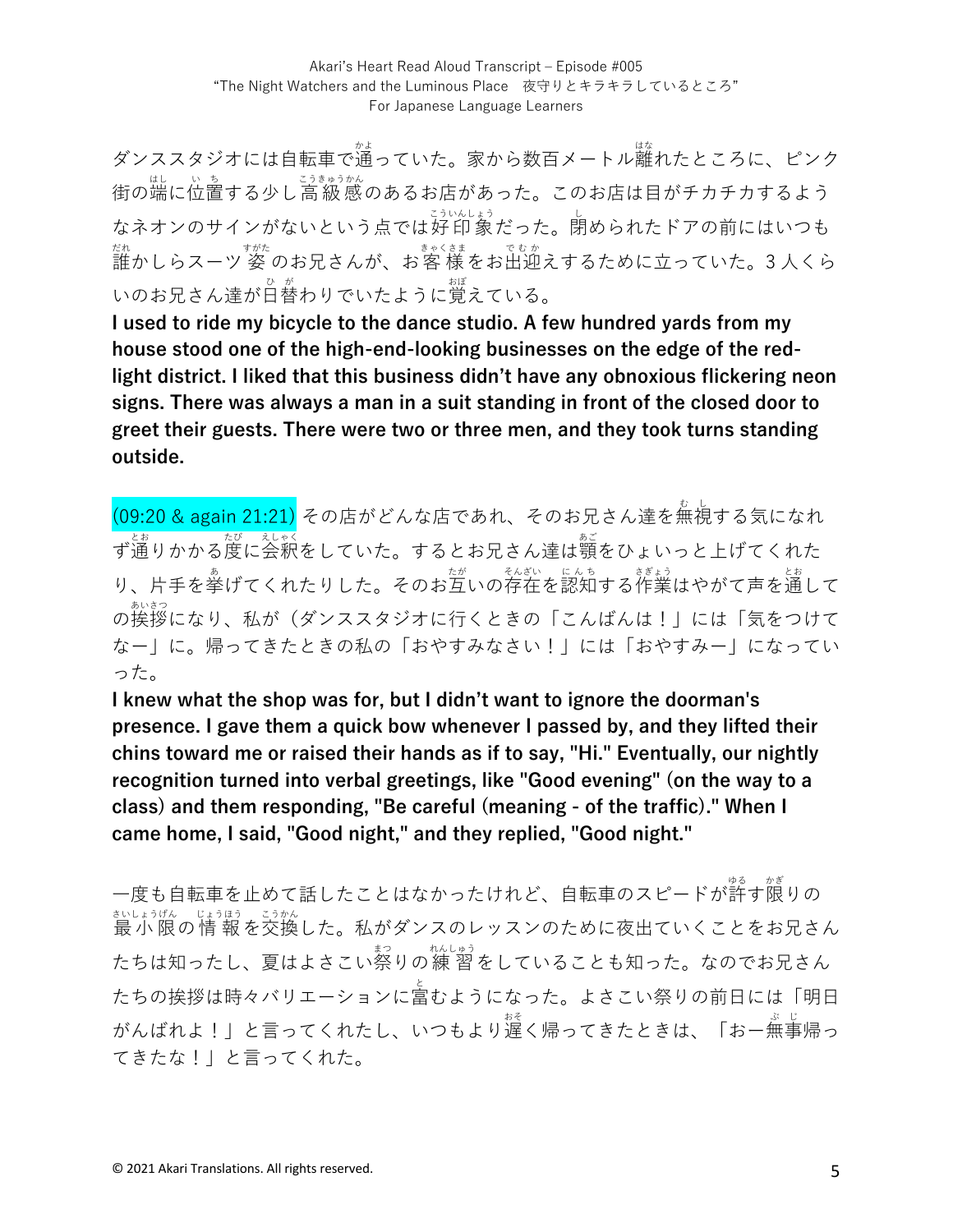**I never stopped to talk to them, but we exchanged the pleasantries that my bicycle speed allowed for. They eventually knew I was going to a dance class and practicing for Yosakoi, an annual dance festival of my hometown in which the whole town dances. Sometimes, their greetings had variations: "Good luck tomorrow!" for the night before the festival or "Oh good, you're back safely" when I came home later than usual, and so on.** 

(10:53 & again 23:41) お互いの名前は知らなかったし、無理に知る必要はないと思っ た。そのお兄さんたちがどういう経過でその仕事をすることになったのかは分からない し、どうして挨拶してくれるのかも分からなかった。

**We didn't know each other's names; none of us tried to find out. I didn't know how they ended up doing that job, or why they would take the time to greet me.** 

でも食べ物と体重計で自分を拷問する孤独な日々の中、彼らは私の「夜寺り」として 冷 つめ たい⼼に⼀筋 ひとすじ の光を投 な げかけてくれる存在 そんざい だった。まるで「おれらはあんたの闇 やみ を 。<br>見守りゆうで」とでも言うかのように。

**But in the lonely world of torturing myself with food and a scale, they became my night watchers and provided a ray of moonlight into my dark, cold heart as if to say, "We see you."**

(11:36 & again 24:52) ある夜、母と一緒にその店の前を自転車で通りかかることがあ った。店の前に来て、母と私は同時に「こんばんは~」と言った。するとそのお兄さん は私たちを見て、「この母あってこの 娘 あり」とでも言わんばかりに笑っていた。私 たちが親子だったって分かったのだろう。

**One evening, my mom and I happened to go out together on bicycles. When we passed in front of the business, we both greeted the doorman. He looked at us and laughed as if to say, "Ah, you two are related! Makes sense!"** 

「お⺟さんも挨拶しとったん!?」 「あかりも!?」 と二人で笑った。と同時にお兄さんたちに挨拶をしていた母のことを誇らしく思った。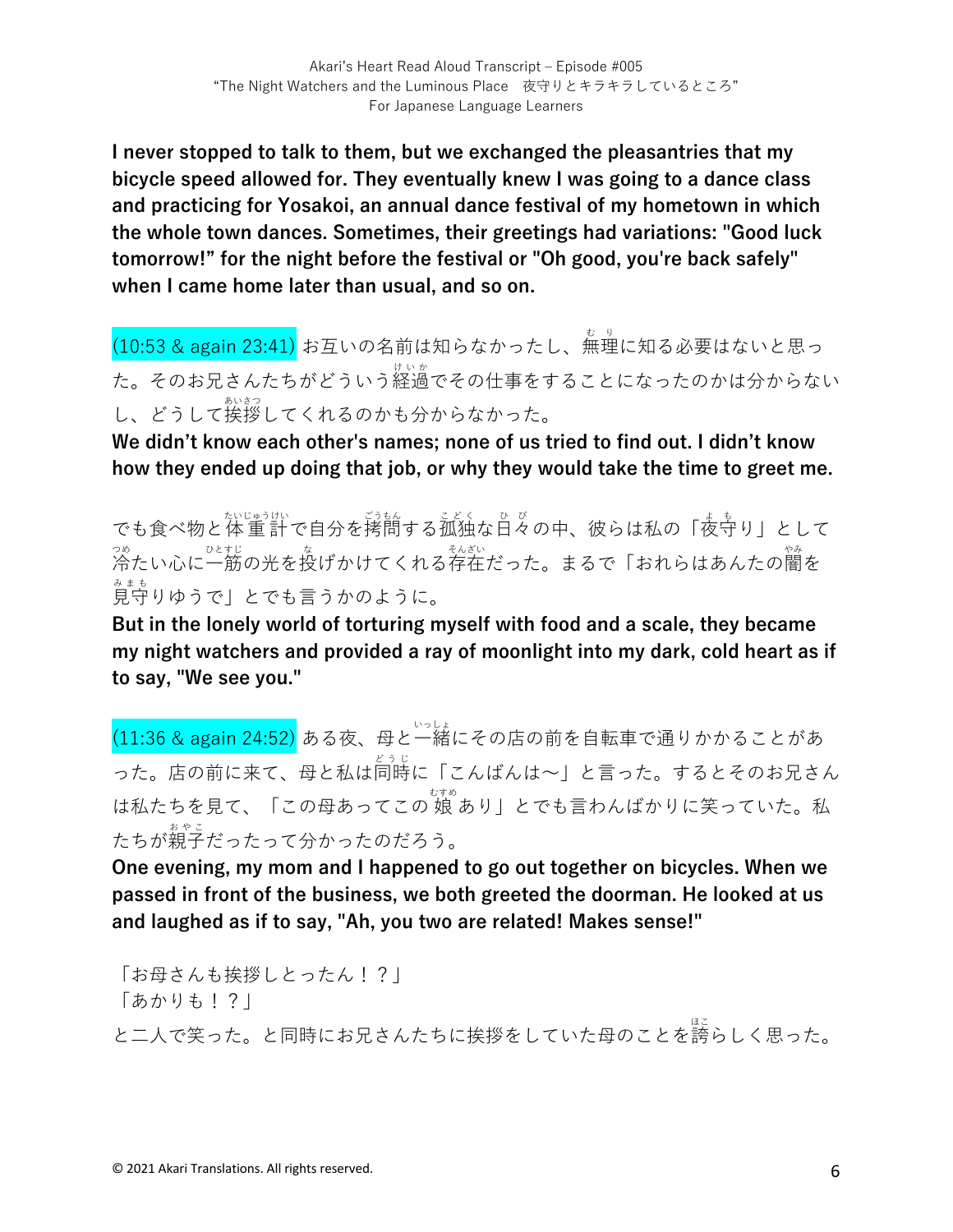**My mom and I also looked at each other and said, "You've been greeting them, too?" Then we laughed. At the same time, I was impressed by my mom once again for being their regular greeter.**

<sub>それに昼間</sub>はその店の前には誰もいなくて、あのお兄さんたちは本当に存在するのかな と思うこともあったから、母もあの「夜 現 れる人たち」を知っていてうれしくなっ た。

**Also, no one was standing there during the daytime, so sometimes, I wondered if they really existed. I was happy to know that my mom knew of these souls that appeared nightly, too.**

(12:38 & again 26:39) これはほんの二つのエピソードだけど、 他の方が見て見ぬ振り するような方々を含め、知らない人たちと、母が打ち解けていく様子を私は多々見て育 ってきた。

**These are only two examples, but I have many more episodes of my mother making friends with strangers, including "outsiders" with whom other people did not seem to want to be associated.** 

母からは人々の根底に流れるキラキラしているところを見つめて出会っていくことの 。<br>大切さを学んだ。

**From my mother, I learned to look into the "luminous place" flowing deeply within each of us and to meet people in that place.** 

そしてこの世界は時には怖いところだけれど、それでもやっぱり美しくて、それを信じ て参加するに 値 するところだということを教えてもらった。

**Also from my mother, I learned that the world can be a scary place sometimes, but it's worth believing in and showing up.**

(28:00)

**今回の⽇本語レッスン:**

• **会釈 する** えしゃく

会釈には⾊々な意味があります。⼀つはこのエピソードでも使われていたように、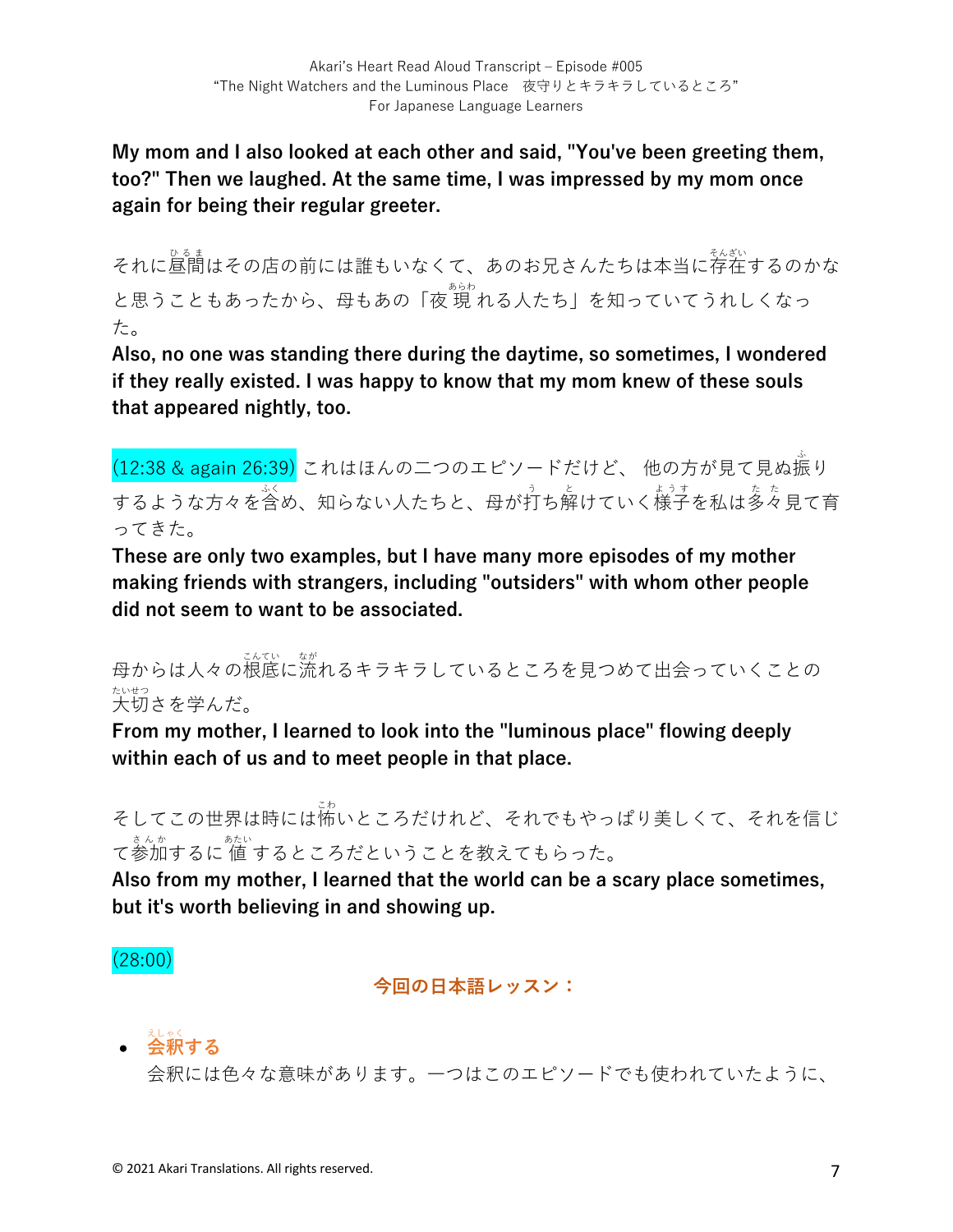<sub>かおっ</sub><br>挨拶をするときに使われます。頭を少し下げますが、お辞儀ほど深く下げません。 。。。。<br>相手に「今ゆっくり話せないけど、あなたの存在を認識したことは伝えたい」とい うときに使います。お辞儀をするほどの 改 まった機会ではなく、例えば廊下です れ違 ちが うときなどにします。その他に、会釈にはこんがらがった内容 ないよう を意味が通 つう じる ようにするという意味もあります。また事情を説明したり、相手の必要とすること 。<br>を 考 えて、心配りをしたりするという意味もあります。 (29:06)

**It has several meanings. In this episode, it was used to greet someone. You slightly bow almost like nodding, not as deeply as a real bow. You can do so to let the other person know, "There's not sufficient time to talk right now, but I recognize your existence." We often do 会釈 when we pass by someone in a hallway. Also, 会釈する means to explain a situation or to estimate what the other person may need or want and take it into consideration.** 

### (29:47)

## • **\_\_\_に 値** あたい **する**

これは、話している対 象のものが、空欄に入るものと同じくらいの価値があると いう意味です。 値 あたい という漢字は英語では value です。なので英語では「It's worth \_\_\_」という意味になります。<sup>など</sup>えば「そのレストランは行くに値する」と言え ば、「It's worth going to the restaurant.」という意味になります。「彼の行動は \*ん<sub>けい</sub><br>尊敬に値する」と言うと、「His actions are worth respecting.」となります。 (30:31)

**This means something has the same value as what's inserted in the blank. The kanji means "value," so the whole phrase means, "It's worth \_\_\_." For example, if you said, "そのレストランは⾏くに値する," it means, "It's worth going to the restaurant." Or you could say, "彼の⾏動は尊敬に値する," it means, "His actions are worth respecting."**

。<br>(31:05) ご質問やコメントなどございましたら、サイトのコンタクトフォームにてご まヒゅう<br>記入ください。それではまた次回お会いできますことを楽しみにしています。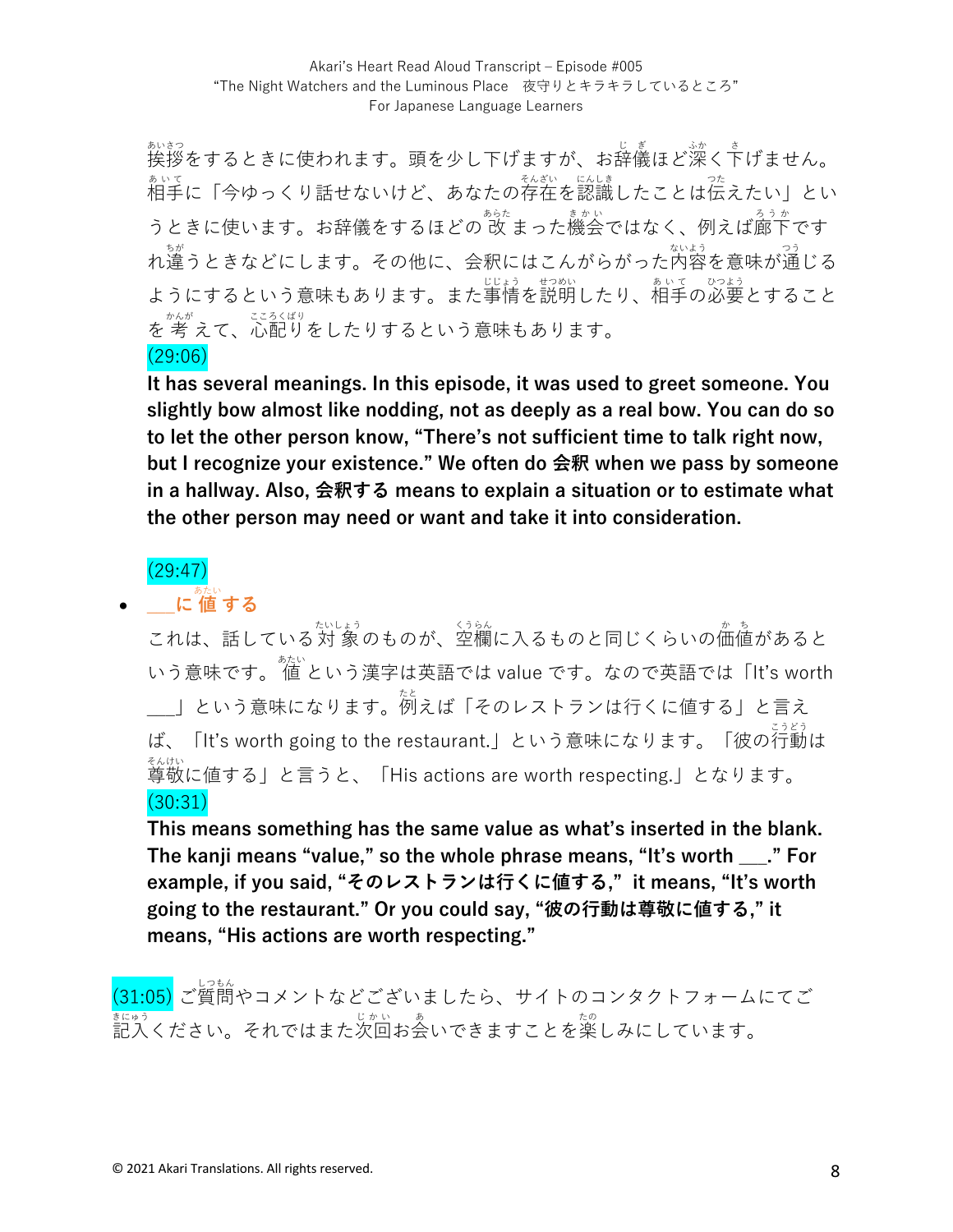### **Please let me know if you have any questions or comments through the contact form at AkariTraslations.com. That's A-K-A-R-I Translations.com. We look forward to seeing you next time!**

(If you are interested in listening to the following English vocabulary words and idioms lesson, you can fast-forward the episode to 57:07.)

### **Here are Today's English vocabulary/idioms:**

• **noticeable ‒ The root word is "notice," and "able" is a suffix. Together, it becomes an adjective, which means likely to be noticed. If you said, "Oh, this shirt has a noticeable stain," it means there is a stain that is hard to miss. By adding "ly" at the end of the word, it becomes an adverb. You could use it like this ‒ "The gas price increased noticeably."** (57:46)

この言葉のルートワードは「notice」です。ルートワードとは、木の根っこのよう に、フリルを取り払ったあとに残る基礎の部分のことです。最後にくっついている 「able」は接尾辞と言って、ルートワードを味付けしてくれています。「able」は 前にくるルートワードができるようになるという意味があります。このルートワー ドの「notice」は、「気づく」という意味ですね。なので、「able」がくっつくと 可能形の「気づける」という意味になります。「Oh, this shirt has a noticeable stain」と言えば、「あー、このシャツはどうしても目に $\overset{\circ}{\rm{H}}$ く染みがある」という意 味です。最後に「ly」を付けることで助動詞 じょどうし になり、このように使えます。「The gas price increased noticeably.」「ガソリンの値段が、はっきりと分かるほどに上 がった」という意味です。

### (58:58)

(57:07)

• **"high-end" ‒ It means upscaled, sophisticated, rather expensive products or services. It is ranked towards the higher end of options, so it's called "highend." You could say, "For the first time, I had a meal at the high-end restaurant, and it was amazing!" or "I got myself a high-end camera. I'm going to take lots of photos!"**  (59:30)